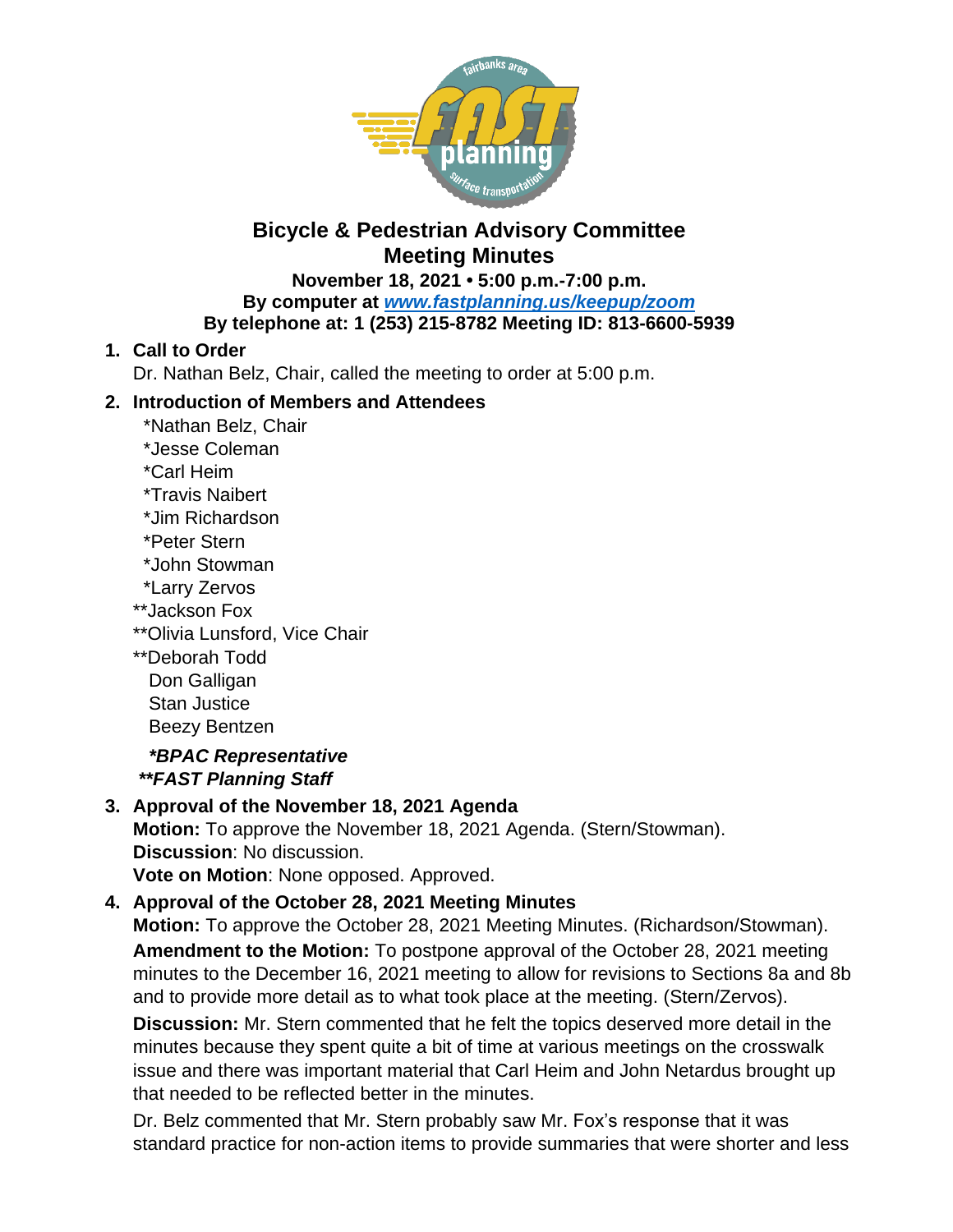detailed in the meeting minutes but if it was the feeling of the Committee, then they should certainly provide more details.

Mr. Stern stated that he felt that there should be more detail and the issues that Mr. Heim and Mr. Netardus brought up should be in the minutes.

Dr. Belz asked Mr. Stern if a bulleted list of each of the locations discussed and the highlights for each location were included the minutes.

Mr. Stern commented that was acceptable to him.

**Vote on Amended Motion**: None opposed. Approved.

**Amended Motion**: To postpone approval of the October 28, 2021 meeting minutes to allow revisions to Sections 8a and 8b of the meeting minutes to the December 16, 2021 meeting to provide more detail as to what took place at the meeting.

**Vote on Motion as Amended:** None opposed. Approved.

### **5. Staff /Working Group/Chair Reports**

Mr. Fox provided the following updates:

- The letter the BPAC wrote regarding safety and enforcement concerns about motorized vehicles on non-motorized paths was approved by the Technical Committee and Policy Board. The letter was signed by Dr. Belz as Chair and then forwarded via email to the four enforcement offices.
- Mr. Stern thanked FAST Planning staff for the work they did on the Maintenance Forum and thought they did a remarkable job. Mr. Stern commented that he thought it was a successful and well attended event.
- Mr. Fox thanked Mr. Stern and explained that it was a success and 50 people attended both in person or via Zoom. Mr. Fox explained that there was a good lineup of presentations and this year there were two new presentations: one by REI regarding bicycle winter biking maintenance and safety as well as the School District about issues with snow removal at bus stops and how snow removal at the schools was scheduled and prioritized.
- Mr. Richardson asked Mr. Fox if the City Council had received the letter since the City Council had approved the Ordinance.
- Mr. Fox clarified that the City Council had not approved that Ordinance. Mr. Fox explained that Ordinances had to go through two meetings. At the first meeting, the Ordinance was amended to prohibit all-purpose vehicles from operating on all public roadways within City limits and that would go to the November 22, 2021 City Council meeting for a vote.
- Dr. Belz explained that Chief Chambers, City of Fairbanks Fire Department, and Chief Dupee, Fairbanks Police Department, were present at that meeting and expressed concern about allowing off-highway vehicles on the roads and they could not support an Ordinance that allowed that. Dr. Belz clarified that BPAC members could not speak on behalf of BPAC but could comment as Fairbanks residents.
- Mr. Stern explained that there was at least one other amendment to the Ordinance that Councilman Cleworth was working so there had been some changes to that Ordinance, but the focus was still the same.
- 6. **Public Comment Period:**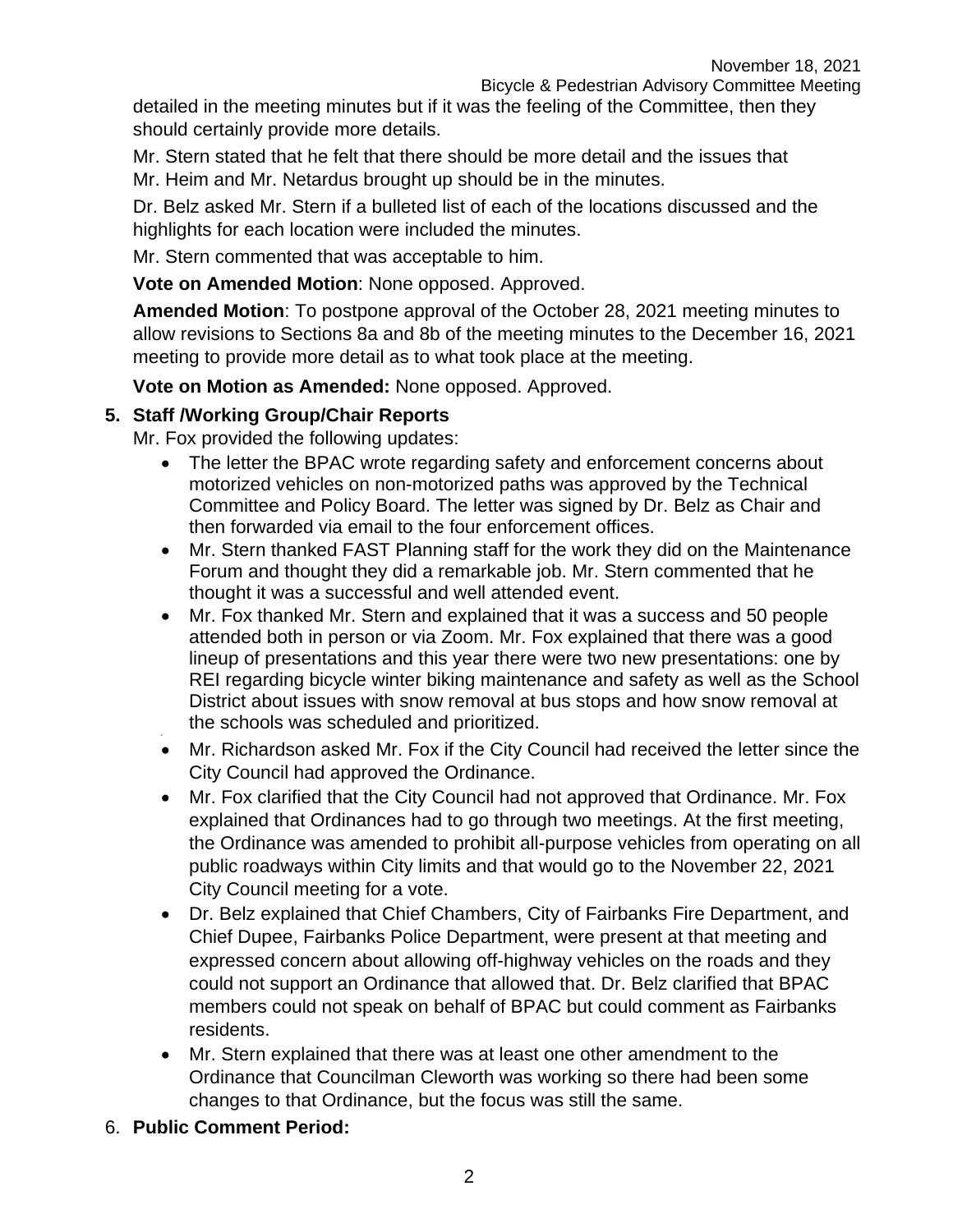**Stan Justice** thanked them all for serving. Mr. Justice commented that at the last meeting he brought up the electrical equipment at the intersection of Yankovich Road and Ballaine Road. Mr. Justice commented that he was happy to report that Mr. Rex Young of the Permitting Division had noticed that they had not followed directions and put it to close to the property line, so he told them to fix it. Mr. Justice explained that they were able to move all the equipment to the back side which cleared the path, and the problem was solved. Mr. Justice commented that the Contractor said that it did not look like a trail to him. Mr. Justice commented that if the trail could be made to look like a trail, they would not have this problem. Mr. Justice explained that he would like to see some D-1 spread on it and compacted. Mr. Justice commented that they should have some stop signs where the trail crossed Fairway Drive in two places. Mr. Justice commented that those signs had been sheared off years ago so replacing them would help make it look like something instead of just a weird hole in the ditch.

Dr. Belz thanked Mr. Justice for bringing that to their attention and for continuing to be an advocate for non-motorized users and recreators in the Fairbanks area. Dr. Belz commented that he was not sure who the appropriate entity was to address that issue.

Mr. Fox stated that he thought a request could be made to DOT Maintenance next summer to spread some D-1 or riprap out there and get the signs fixed that were sheared off, but it did not seem like a thing that needed to be on the project list.

Dr. Belz stated that he would put it on his list to reach out to Ms. Schacher about.

#### **7. Old Business**

No old business.

#### **8. New Business**

### **a. Right Turn Lane Design Considerations at Crosswalk Locations**

Mr. Fox explained that this topic was brought up by Mr. Richardson about the issue with right-turn lanes at crosswalk locations and pedestrian refuges that looked like pork chops. Mr. Fox explained some information was relayed back to them from Dr. Belz and Mr. Heim. Mr. Fox stated that he forwarded Mr. Richardson's email request to Dr. Belz and Mr. Heim and in response to that email, Dr. Belz had provided an excerpt from the MUTCD. Mr. Fox explained that as the BPAC discussed these suggestions, they could establish a working group to look at the letter or an informational packet for designers. Mr. Fox commented that he hoped they could come up with some ideas for how FAST Planning could help.

Dr. Belz explained that the configuration he presented came directly from the MUTCD. Dr. Belz explained that the left most lane in that configuration got set back to accommodate the larger turn radii needed for large vehicles. Dr. Belz also pointed out that there was an island bump-out feature and that trucks still had to go wide to access that left-turn lane. Dr. Belz noted that recessing crosswalks altogether would be another option and used the example of the Geist/University/Johansen where you had two left lanes, two thru-lanes, and a righthand turn lane. Dr. Belz explained that arrangement did not address the issue of stopping in the crosswalk. Dr. Belz explained that he could not find anything exactly like what Mr. Richardson or Mr. Heim had but it seemed to him that it was similar enough to the other situations that maybe it would be suitable as part of the experimental features pot of money.

Mr. Heim stated that he found some graphics of different features and thought it would have to be applied to a new intersection or reconstruction of an intersection.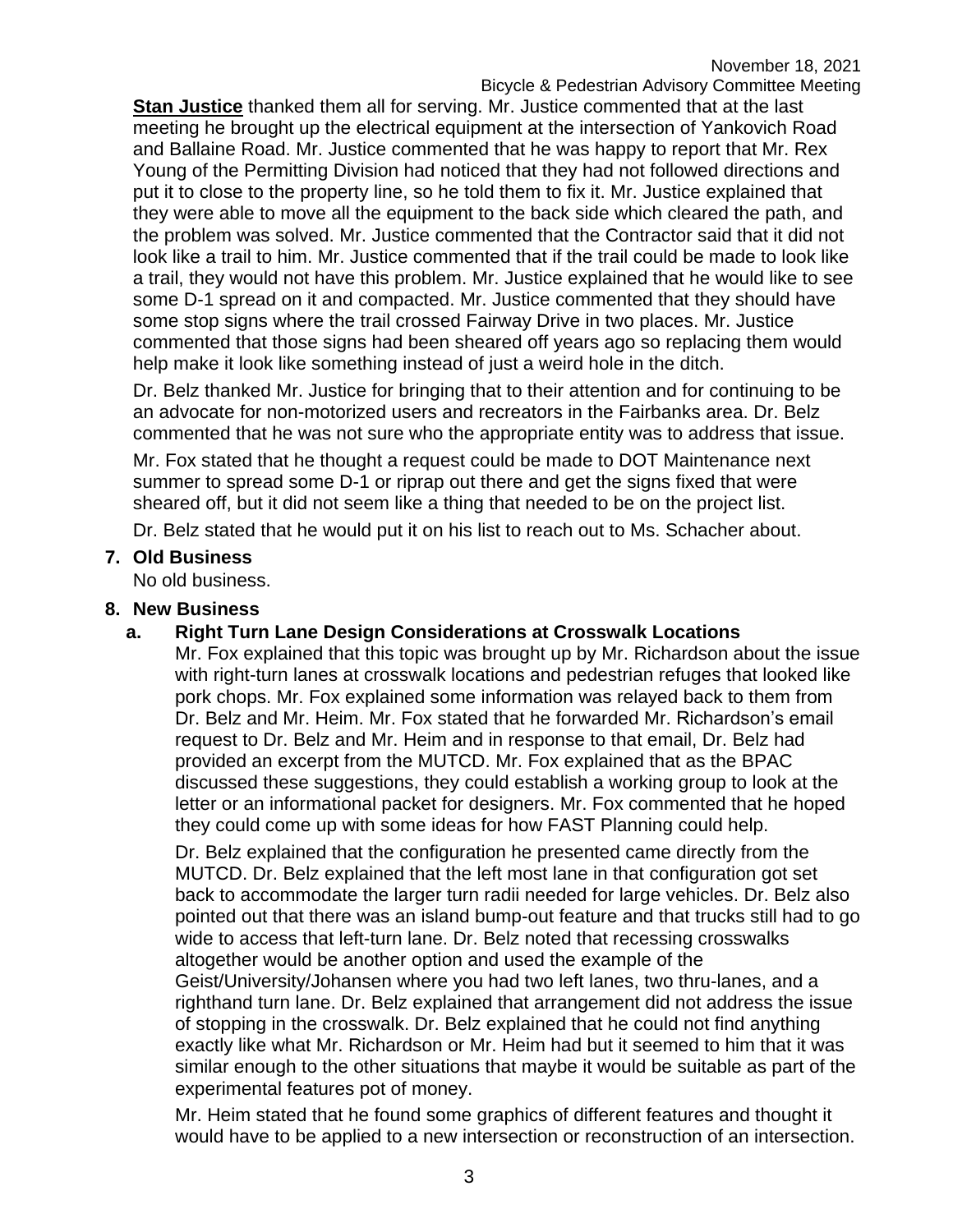Mr. Heim commented that he wondered if people would obey the new stop bar. Mr. Heim stated that they if they were doing a reconstruction, they could put a sign out there that said, "Stop Here on Red". Mr. Heim pointed out that in the winter it would be covered in snow, and if you pulled all the lanes back, you would not be able to see. Mr. Heim stated that they had rebuilt intersections but did not know where this idea would apply, and you also had to have enforcement for it.

Dr. Belz commented that that they could spend six months to a year looking at compliance with the stop bar feature and then another six months to a year to see if seasonal conditions made a difference and how it affected the rest of the geometrics. Dr. Belz commented that the intersections were designed to queue so many vehicles so if they bumped it back a car length, it could potentially pose other issues further upstream of the intersection.

Mr. Heim stated that he would worry about the sight distance out there. Mr. Heim stated that the queues were okay, but could you see around trees, the fences, and where signal poles were in the way or something like that. Mr. Heim stated that he thought this was something that designers were aware of but did not do that often because they hardly ever rebuilt intersections and because of all the things that got built up around the intersections.

Mr. Stern commented that he did not know whether Pam Golden of DOT would get involved in a discussion on this, but thought it was worth doing. Mr. Stern stated that two intersections where he into problems were Airport and Peger and Danby and Johansen, specifically, the southbound right turn lane on Danby. Mr. Stern explained that it made it very difficult to see the oncoming westbound traffic when a huge pickup truck was sitting in the lane next to you. Mr. Stern commented that the same situation occurred southbound on Peger Road when you were making a right turn to go west on Airport Way. Mr. Stern added that the vehicles creeping into the crosswalk made it hard to see pedestrians and westbound traffic on Airport Way. Mr. Stern thought it should be looked into and considered for a test situation for future intersection design.

Ms. Coleman commented that she agreed with Mr. Heim that people did not stop at the stop bar even when there was no snow covering it. Ms. Coleman wondered if DOT had ever mounted signs up near the signal as they came to the intersection. Ms. Coleman commented that she did not know if she had ever seen signs on the horizontal bar the signals were mounted on.

Mr. Heim stated that he did not know and thought that maybe in some of the bigger cities he had seen that, but not in Fairbanks. Mr. Heim commented that they had pedestrian crossing signs, but they did not have that many signs on the signal poles in Fairbanks. Mr. Heim added that it was hard to get a sign up there that you could see.

Dr. Belz stated that he had seen signs mounted to the right of the lane either by the sidewalk or where the pedestrian actuation button was in all kinds of different forms. Dr. Belz explained that some were larger but the problem with signage was that people ignored signs and if you could do it with physical features, that was always better. Dr. Belz thought they could paint it but that did not do a lot, particularly in the winter, when it was covered with snow.

Mr. Heim guessed they could do that in the median and put a "Stop Here on Red" sign. Mr. Heim commented that it would probably work, but people were always going to creep up over the crosswalk. Mr. Heim added that it was a great idea.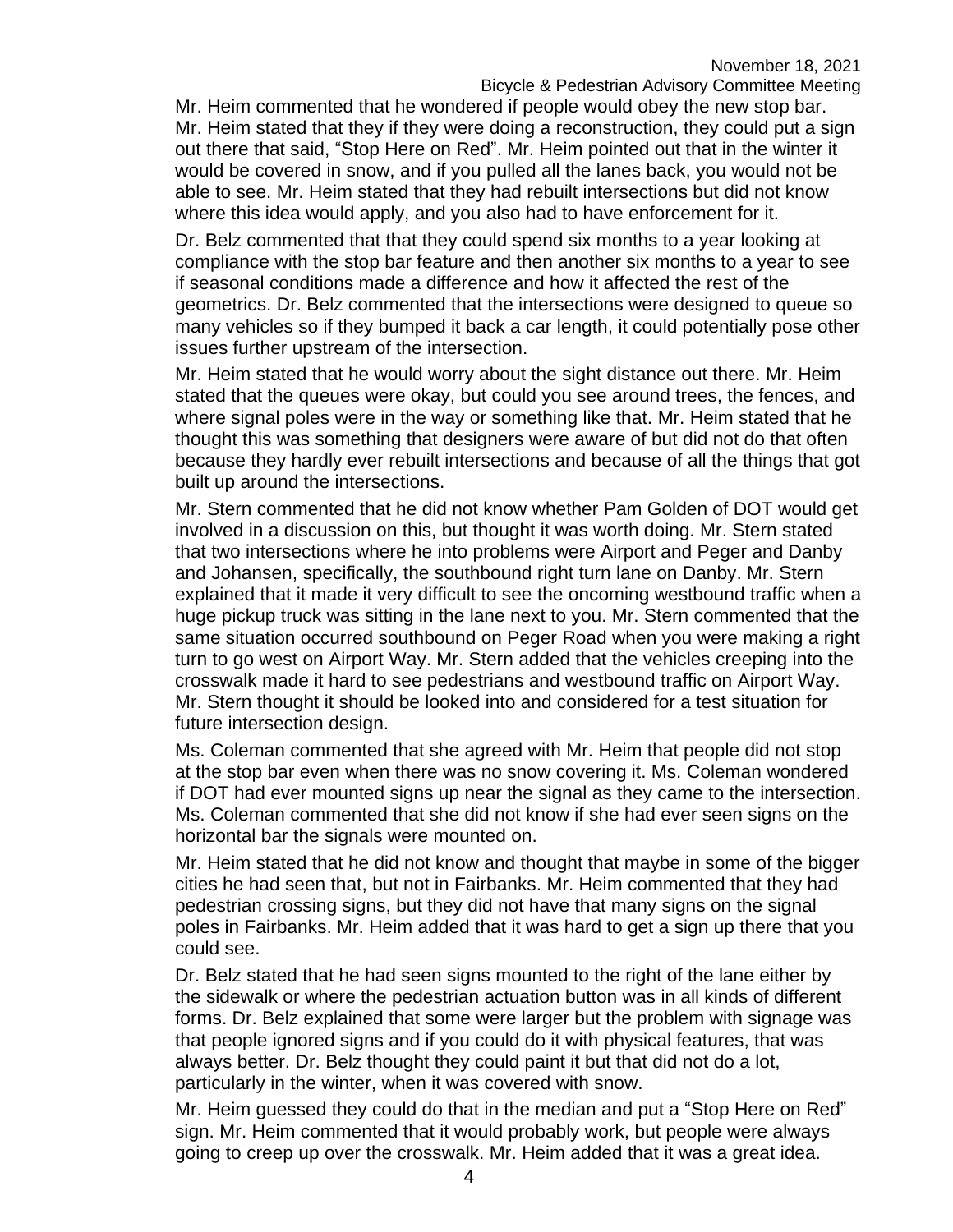Mr. Heim commented that they might be able to do that on Barnette or redo the one by the library. Mr. Heim stated that he had been talking to Pam Golden about it and she supported the idea but did not know how they would support a stop bar location.

Mr. Naibert commented that he echoed what Mr. Stern said about the Danby and Peger intersections of the Johansen being difficult to deal with. Mr. Naibert explained that anytime you had a mixed-use path, like the bike path along the Johansen, and had a road coming in, those would be prime candidates for setting the stop bars back and painting the space between the stop bar and the crosswalk like a big yellow box or some other kind of box. Mr. Naibert commented that with a white painted "stop bar" it was easy to creep, but if you had a big, bright, differentcolored box between the stop bar and crosswalk, that would really get peoples' attention. Mr. Naibert pointed out that they would have to do it in May, so people saw it all summer before the winter. Mr. Naibert wondered why when the white signal came on and he was allowed to go across the crosswalk, another light did not come on perpendicular to the crosswalk to tell cars that there was a person in the crosswalk.

Dr. Belz stated that he did not have an answer for Mr. Naibert.

Mr. Naibert commented that might be something else to research whether it was done in other places or not, but he had never seen it.

Dr. Belz pointed out that the design agencies were constrained about the color they used on uniform traffic control devices and could not have a stop bar in any other color than white. Dr. Belz thought the only other color allowed was green when you had a bike lane on the right and an area in front of where the vehicles were intended to stop that was also painted green, to give them a jump when the light turned green.

Mr. Naibert stated that they might want to consider doing that at intersections for bikes, but also to have more space so pedestrians were not getting crept up on when they were in the crosswalk.

Dr. Belz commented that you could only use that if there was a painted on-street designated bike lane.

Mr. Naibert commented (jokingly) that now that they were approved for sharrows they could put sharrows on every right lane in the entire city and put bike boxes on every intersection.

Dr. Belz commented that they would have to look at the MUTCD.

Mr. Naibert explained that was more of a tongue-in-cheek comment.

Mr. Stern commented that the "right on red" was a big problem, especially when you were dealing with a flashing yellow turn arrow, like Peger and Airport Way, but it also applied to intersections like Illinois and College. Mr. Stern explained that when vehicles were in that right-hand lane, they were not really looking for pedestrians, especially if you were standing right next to them waiting to get into that crosswalk as soon as the indicator showed white. Mr. Stern did not know what they could do about that. Mr. Stern noted that it was a major problem for drivers who were focused on oncoming traffic to complete their turn and not paying attention to pedestrians or bicyclists waiting to use the crosswalk. Mr. Stern commented that when that flashing yellow turn arrow was there, they assumed they were good to go.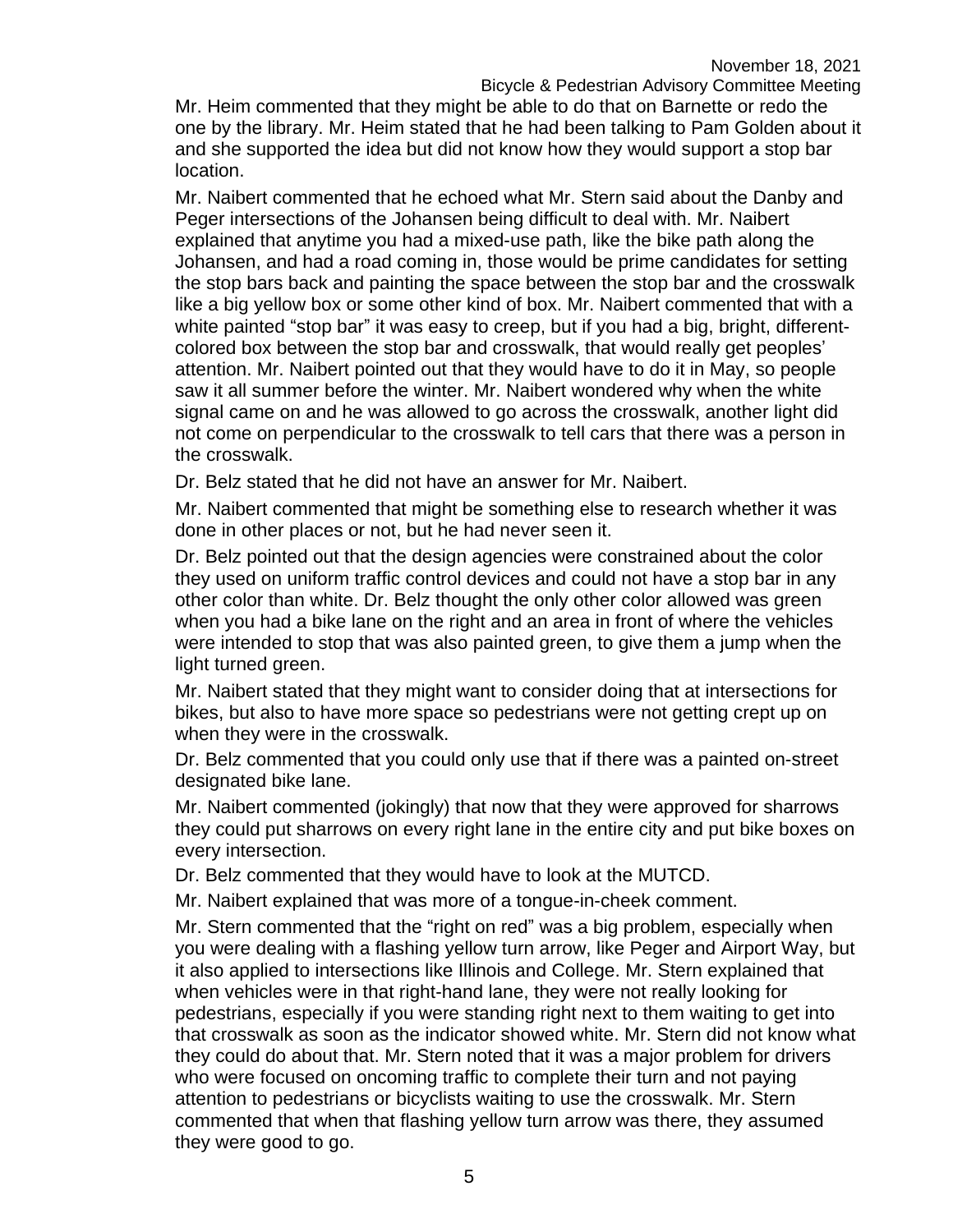Mr. Heim asked Mr. Stern for clarification about the "right on red" off Airport going on to Peger Road.

Mr. Stern clarified that he was talking about the flashing yellow left turn eastbound off Airport Road, or the left turn eastbound traffic on College Road at Illinois Street, and the right turn southbound turn lane on Peger waiting to turn on to Airport.

Mr. Heim explained that you had the turning traffic and right on red and those were typical scenarios there.

Mr. Naibert asked what the harm would be of putting a speedbump in the right turn lane other than people would get upset about it and it would make it a little harder to plow.

Dr. Belz clarified that this was not an action item. Dr. Belz explained that the discussion was whether they wanted to form a working group to look into this further and draft a letter to DOT that this was a worthwhile project. Dr. Belz explained that he did not want to spend a lot of time talking about it this evening. Dr. Belz stated that the option on the table was considering this for a separate working group.

Ms. Benson commented that she was a relatively new resident in Fairbanks but had been involved with traffic control devices. Ms. Benson explained that her professional expertise was in human factors research and making the built environment more accessible to people with visual disabilities. Ms. Benson explained in that connection, she sat on the Signal Technical Committee of the National Committee on Uniform Traffic Control Devices. Ms. Benson thought it would be interesting since she was now in Fairbanks to get involved in some of the issues here. Ms. Benson commented that she was not sure whether they had made any use of "leading pedestrian interval signalization" in Fairbanks. Ms. Benson commented that it occurred to her that was a possible consideration that did not involve reconstruction.

Dr. Belz asked Mr. Heim if he had any working knowledge on that.

Mr. Heim asked Ms. Benson to repeat her question.

Ms. Benson explained that she wondered whether they had used leading pedestrian interval signalization in which pedestrians were typically given a four-second head start before the streets parallel to the crosswalk got the green ball signal.

Mr. Heim stated that, to his knowledge, they did not do that in Fairbanks. Ms. Benson noted that had proven to reduce pedestrian crash rates quite remarkably and just required them to change the signal timing. Ms. Benson commented that from her past research of people with visual impairments, it put blind people at a disadvantage because without an acceptable pedestrian signal, they were not aware of when the pedestrian interval began so that could set up a conflict for them. Ms. Benson stated that the research on the leading pedestrian interval signalization and the reduction in crash rates at right turns was quite remarkable.

Mr. Heim explained that he had heard of it but had not done it in Fairbanks. Mr. Heim commented that on the FHWA website it noted about a 13% reduction in pedestrian/vehicle crashes. Mr. Heim explained that they recently retimed all the intersections to drop the crossing speeds to give everyone an additional seven seconds, so adding that to it would probably help.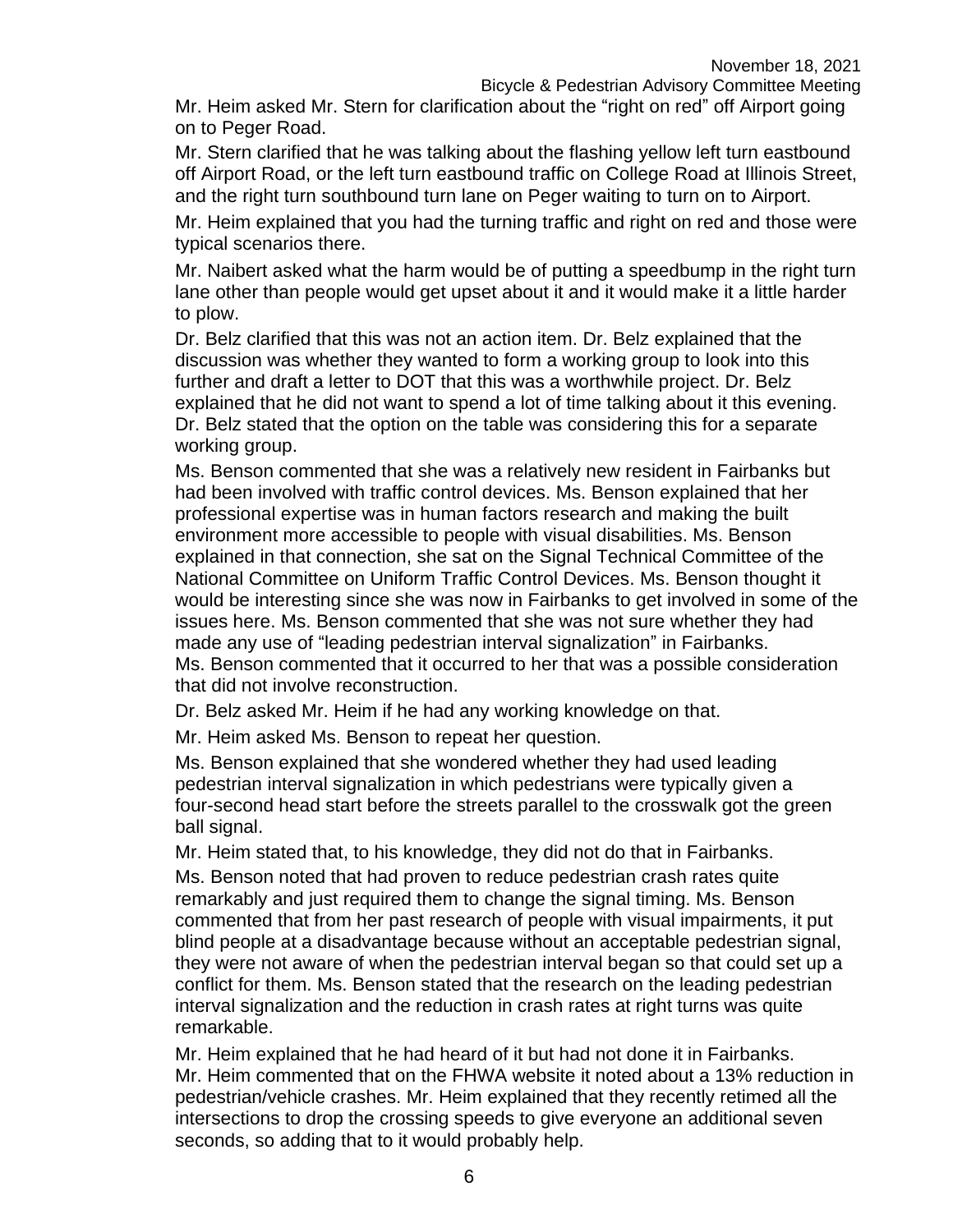Ms. Benson stated that it certainly seemed a like a signalization treatment could be considered as well as, or instead of, a geometric solution that did not require a great deal of reconstruction.

Dr. Belz asked for volunteers to serve on the working group. Jim Richardson, Peter Stern, John Stowman, Carl Heim, and Beezy Benson volunteered.

#### **b. Project Nomination – Davis Road Path (Action Item)**

#### *Consideration of Nominating the Path along Davis Road to the FAST Planning Improvement Program*

Mr. Fox explained that the meeting packet contained photos they were shown at the previous BPAC meeting depicting various path locations in Fairbanks and North Pole with maintenance issues. Mr. Fox explained that the BPAC would be considering nomination of a section of the path on Davis Road to the FAST Improvement Program for resurfacing in a future year. Mr. Fox wanted clarification as to what portion of the path should be focused on. Mr. Fox noted that on one portion of the path there was a significant failure with a longitudinal crack down the middle that was accepting water and deteriorating rapidly. Mr. Fox assumed that was the section of path they wanted to focus on but Mr. Stern, who had been out there and took the photos, could clarify that. Mr. Fox noted that prior to putting this item on the agenda he spoke with John Netardus of DOT about the Davis Road Path and, in his opinion, there was really no segment of path that was too short or too long on to nominate. Mr. Fox stated that if they just wanted to nominate a spot repair for 100-200 feet of this path, that could be done. Mr. Fox stated that if they wanted to nominate a larger stretch between Lathrop Street and Peger Road that could be done also. Mr. Fox pointed out that if they focused their efforts on a shorter section of path, it had much higher likelihood to be funded earlier rather than later.

Mr. Stern thought Mr. Netardus' presentation was intriguing because he talked about trying to marry path reconstruction projects with road reconstruction projects. Mr. Stern thought they had completely missed on this one, so the likelihood of it getting done in the future was low unless it was treated as a standalone project. Mr. Stern commented that most of the path was in good shape, and it was only from the Davis Road north side parking lot eastward that was the problem. Mr. Stern explained that his intention was that this would be a mill and pave between Lathrop Street and the Davis Road parking lot which was about a 250-foot area that really needed attention.

**Public Comment**: No public comment.

**Motion**: To nominate Davis Road path [to the FAST Improvement Program] for repairs/reconstruction for the section east of the parking lot entrance to the soccer field eastward toward Lathrop Street. (Stern/Stowman).

**Discussion**: Mr. Stern commented that the whole issue of the size of some of these projects was tricky especially when prioritizing these paths. Mr. Stern explained that having the ability to have not only major reconstructions of long sections of path, but when they had significant damage like this, being able to nominate shorter projects for repair allowed flexibility in the funding.

Dr. Belz asked if depending on the nature of the repairs and the cost to mobilize out to a particular location, if 200 yards was too short and wondered if we made it too small if that was problematic.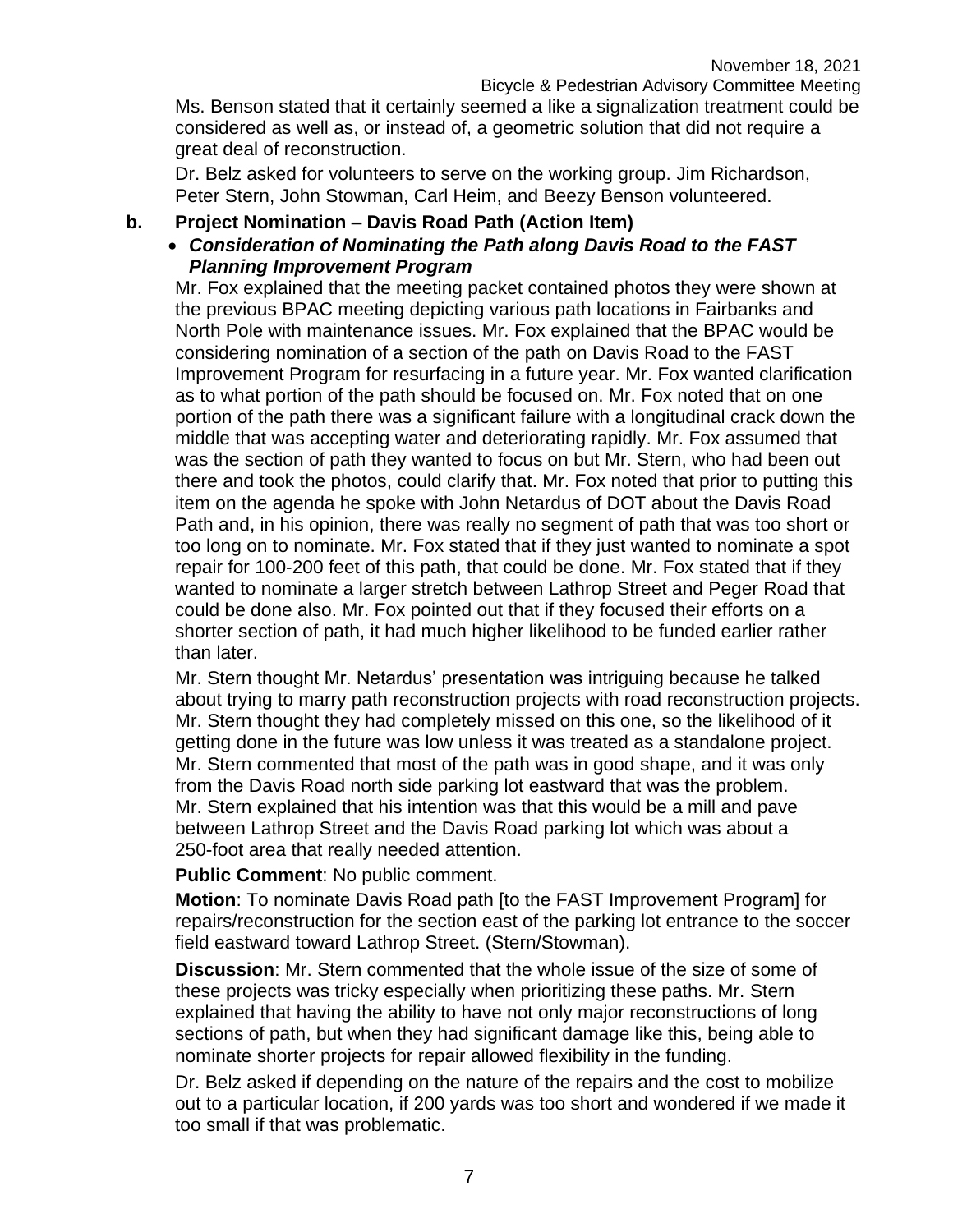Mr. Fox clarified that the way they bid these projects was in bundles so, looking forward to a future year in the FAST Improvement Program, it would be part of a project bundle. Mr. Fox added that the locations of the individual projects could be spread out between Fairbanks and North Pole. Mr. Fox stated that when he spoke to Mr. Netardus, he said they could be issued as a single bid package.

Mr. Netardus would put together a detailed cost estimate for this short section and then ask DOT Maintenance if they wanted include this in their Preventative Maintenance Program this summer or put it out to a contractor in one of the project bundles. Mr. Fox noted that it was important the BPAC nominated this project via a motion and not worry about where the funding was going to come from, and he would sort it out from there.

Dr. Belz commented that thinking back to all the other projects that Mr. Stern had brought to the Committee, and looking at the pictures on the screen, those holes were large enough to swallow an entire bicycle.

**Vote on Motion**: None opposed. Approved.

#### **c. Prioritization of Non-Motorized Projects**

Mr. Fox stated that Don Galligan of the Borough suggested this item on the agenda. Mr. Fox explained that if they had a list of the high priority projects in the Non-Motorized Plan when they worked on the MTP Update that would be optimal. Mr. Fox noted that they would also be drafting the new funding plan for funding of the priority projects that would be moving forward to construction. Mr. Fox explained that the BPAC had nominated several paths and with all those path nominations they would like to know the order of priority for those projects as they considered funding. Mr. Fox stated that the intent was to list this as an action item for the December meeting and come up with a process to prioritize them. Mr. Fox explained that he could create a PowerPoint presentation for each project that showed the title, scope, a picture of the project, and explained what the project entailed. Mr. Fox explained that the BPAC could then rank those projects in order of importance and the scores could be averaged out.

Dr. Belz asked Mr. Fox if the nominations they made right now should be ranked separately.

Mr. Fox explained that they had to sort out what category to put the projects in, whether they were reconstruction or just simple mill and pave that did not require design work and could get them out quickly.

Dr. Belz liked the idea of building slides and offered his services to put together a Google Forum or survey so they could quickly tally them up and put them in a spreadsheet.

Mr. Stern asked if the intention was that projects in the high priority list of the Non-Motorized Plan would be TIP funded since some of them were large projects. Mr. Stern also asked whether the projects on the Contingency List ended up in the FAST Planning Surface Improvement Program or were subject to contingency money that may or may not happen from year to year.

Mr. Fox explained that the intention was that they could cherry pick the top three projects that would be included in the TIP as standalone projects. Mr. Fox explained that most of the projects on the list were over one million dollars, so they were standalone projects. Mr. Fox explained that the smaller projects would be bundled and a few of the projects were already on the Contingency List if funds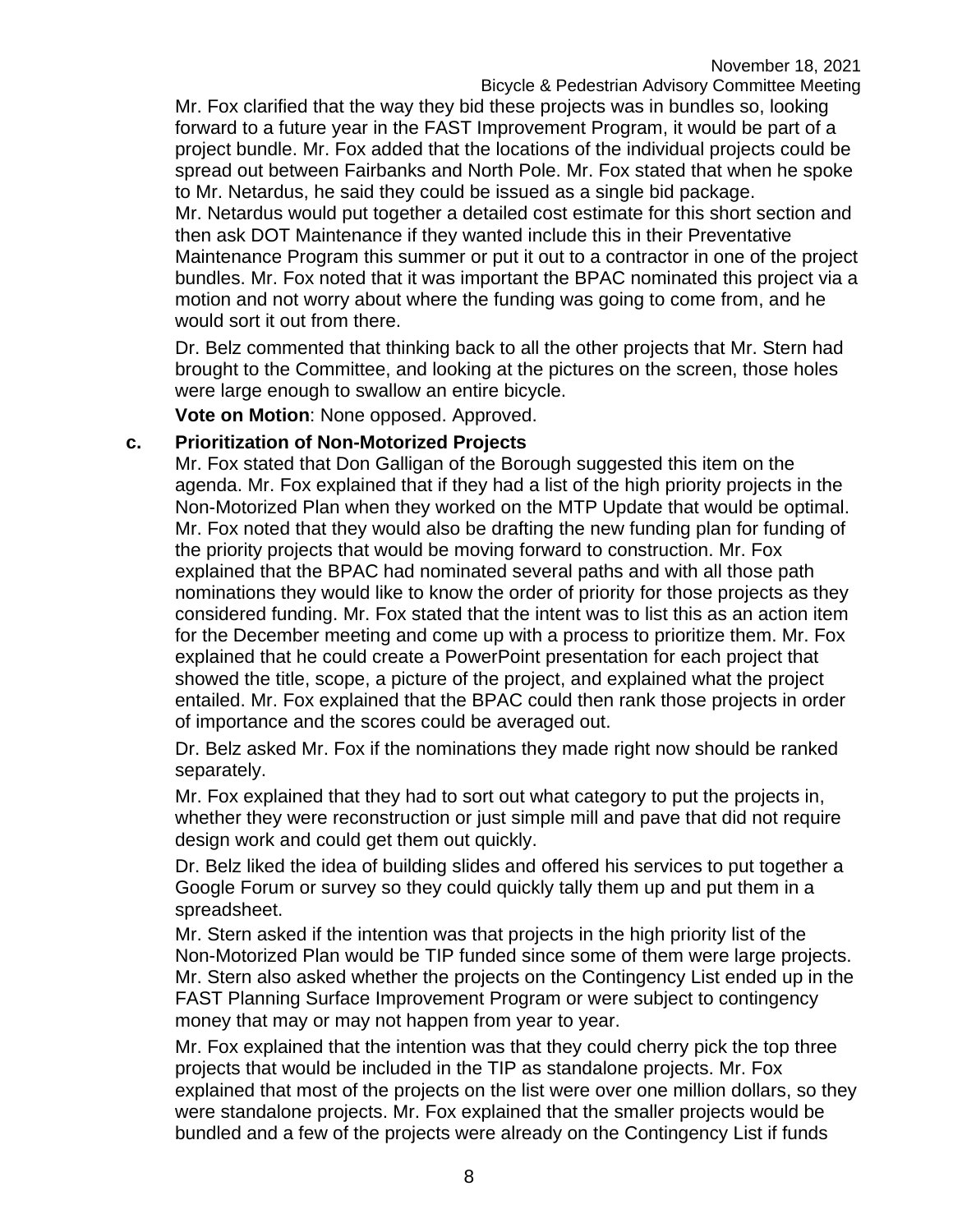were available in 2022 to get them to construction. Mr. Fox stated that he would like to take Items 3-11 on the list and put them in order for 2023 and 2024.

Mr. Stern asked if projects that ended up in the FAST Improvement Program with 20% of the amount devoted to sidewalks and paths and whether that put those types of projects in the Path Improvement Program.

Mr. Fox stated was correct and if they had \$200,000 available for projects like that, they should nominate the \$85,000 projects as contingency projects in case additional funds were available. Mr. Fox explained that he would like a reality check on both lists to tell FAST Planning what they should focus their attention on and which ones they should reserve for a future year.

Mr. Stern stated that the nomination that was listed in the Non-Motorized Plan incorporated that area that was in bad shape between the river and Geist Road.

Mr. Fox stated that he saw that on some other projects, and they needed to take out the overlaps and straighten out the two lists so they could change the scope and length for some of the projects to prevent those conflicts.

Mr. Zervos stated that he liked the way they made the decisions and ranking when they worked on the sidewalk winter maintenance schedule. Mr. Zervos explained that they had decided on different factors and weighted them. Mr. Zervos thought if there were some subjective factors they could assign, that would also be helpful.

Mr. Fox stated that they could take that route as opposed to the more subjective process he previously described.

Dr. Belz stated that if they could take a little bit of both and rank them. Dr. Belz explained that those could be a different component where objective measures got assigned a weight, subjective measures got assigned a different weight, and then they added them together. Dr. Belz explained that they could get that together for the December meeting, score them, and then prioritize them at the January meeting.

### **9. Other Issues**

Mr. Richardson asked if anyone was maintaining the bridge over the river and the path to the Railroad area.

Mr. Stern explained that usually that path did not get maintenance, but it looked like someone had plowed it as of the week before, but the Chena Landings Loop Path was not plowed.

Dr. Belz asked Mr. Fox about the Lacey Street redesign that was brought up at the last City Council Meeting. Dr. Belz explained that he was curious about whether they were closing Lacey Street and turning it into a pedestrian-only thoroughfare/park.

Mr. Fox clarified that the comments that Mr. Cleworth made at the City Council meeting were related to the Work Session with the City Engineering Department where Mr. Pristash presented his budget for 2022. Mr. Pristash misspoke when he said funding for Lacey Street had been pulled out of the TIP. Mr. Fox explained that the Barnette Street Project was removed because the cost was beyond what FAST Planning could fund but not Lacey Street. Mr. Fox explained that Lacey Street was in our funding document. Mr. Fox explained that we did not have a designated design start date but anticipated with development of the TIP, a design start would be issued in either 2022 or 2023. Mr. Fox noted that there six Stakeholder Group meetings for Lacey